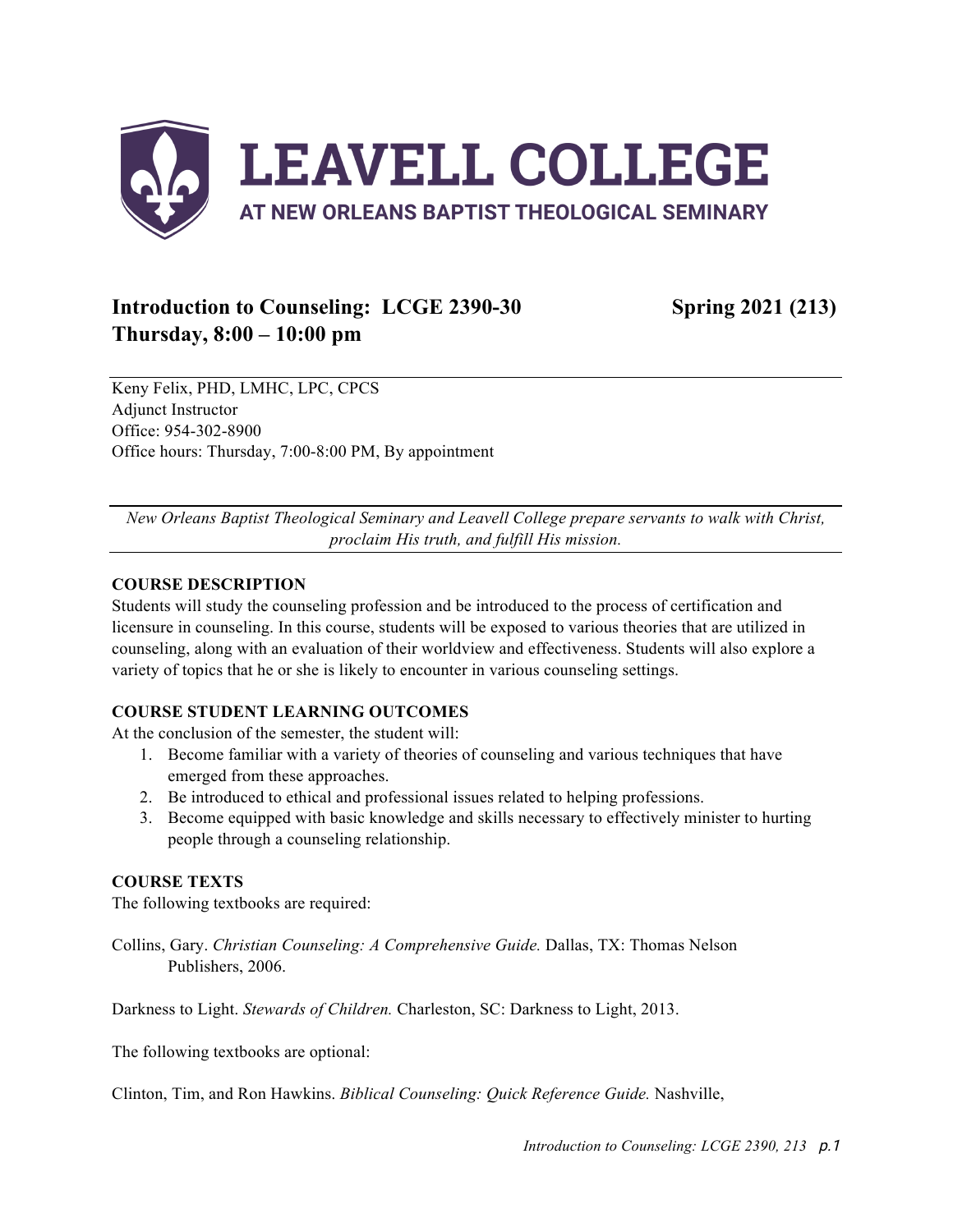TN: Baker Books, 2009.

Hybels, Bill. *Simplify: Ten Practices to Unclutter Your Soul.* Carol Stream, IL: Tyndale, 2014.

#### **COURSE REQUIREMENTS**

1. As per the Leavell College Catalog, school policies regarding absences and tardies will be strictly enforced. Any student missing more than nine hours will automatically receive a grade of "F" for the course. Every three occasions of arriving late for class or leaving early from class will be counted as one hour of absence. Roll will be taken at the beginning of each class period and after each break. The student is responsible for contacting the teacher if he/she is tardy and the roll has already been taken. The student is responsible for all material, including that which was covered during an absence. The student is responsible to get copies of notes and handouts. Emailed assignments will not be accepted without prior approval. **All late assignments will be penalized five points for the first day and one point per day thereafter with no assignment being accepted more than two weeks past the due date.**

2. Exams will consist of multiple choice, true/false, short answer, and discussion questions. Students should not assume that the study guide, if one is given, is comprehensive to what will be on the exam. If an emergency prevents a student from taking a scheduled exam, it is that student's responsibility to reschedule with the instructor. If a student misses an exam and does not get preapproval from the instructor and/or cannot provide documentation (doctor's note, police report, death of loved one) they will not be allowed to make up the exam. The exam must be made up within one week of the missed exam. After one week, the student will earn a grade of 0 for the assignment.

3. Each student will research an issue for which individuals seek counseling. Included in the research will be various options for helping someone with the selected issue and an evaluation of the merit of each option. Students must approve their topic with the instructor. Failure to do so will result in a five-point penalty on the final paper. The paper will be 5-7 pages, typed, double-spaced in Times New Roman 12 and adhere to Turabian guidelines. Students will sign up for dates to present their findings in class. Students will be required to prepare a one-page handout to be distributed the day of their class presentation. More details will be provided.

4. Throughout the semester, students will be asked to complete assignments as related to topics of classroom discussion. A list of assignments, instructions, and due dates will be provided. If a student misses a class in which a DVD is shown that is needed to complete an assignment, the student has two weeks in which to make that up without penalty.

5. Class participation is essential; therefore, a class participation grade will be given. Each student is responsible for being in class on time, dressed appropriately for class, reading the assigned chapters, and participating in class discussion. Absences and excessive tardies will affect the participation grade. The participation grade is worth 5% of the total grade.

6. The final grade for the course will be tabulated according to the following percentage breakdown:

| Exam I (Thursday, Feb. 25)                | 20%        |
|-------------------------------------------|------------|
| Exam II (Thursday, April 8)               | 20%        |
| Final Exam (Thursday, May 6)              | 20%        |
| Paper & Presentation (Paper Due March 25) | <b>20%</b> |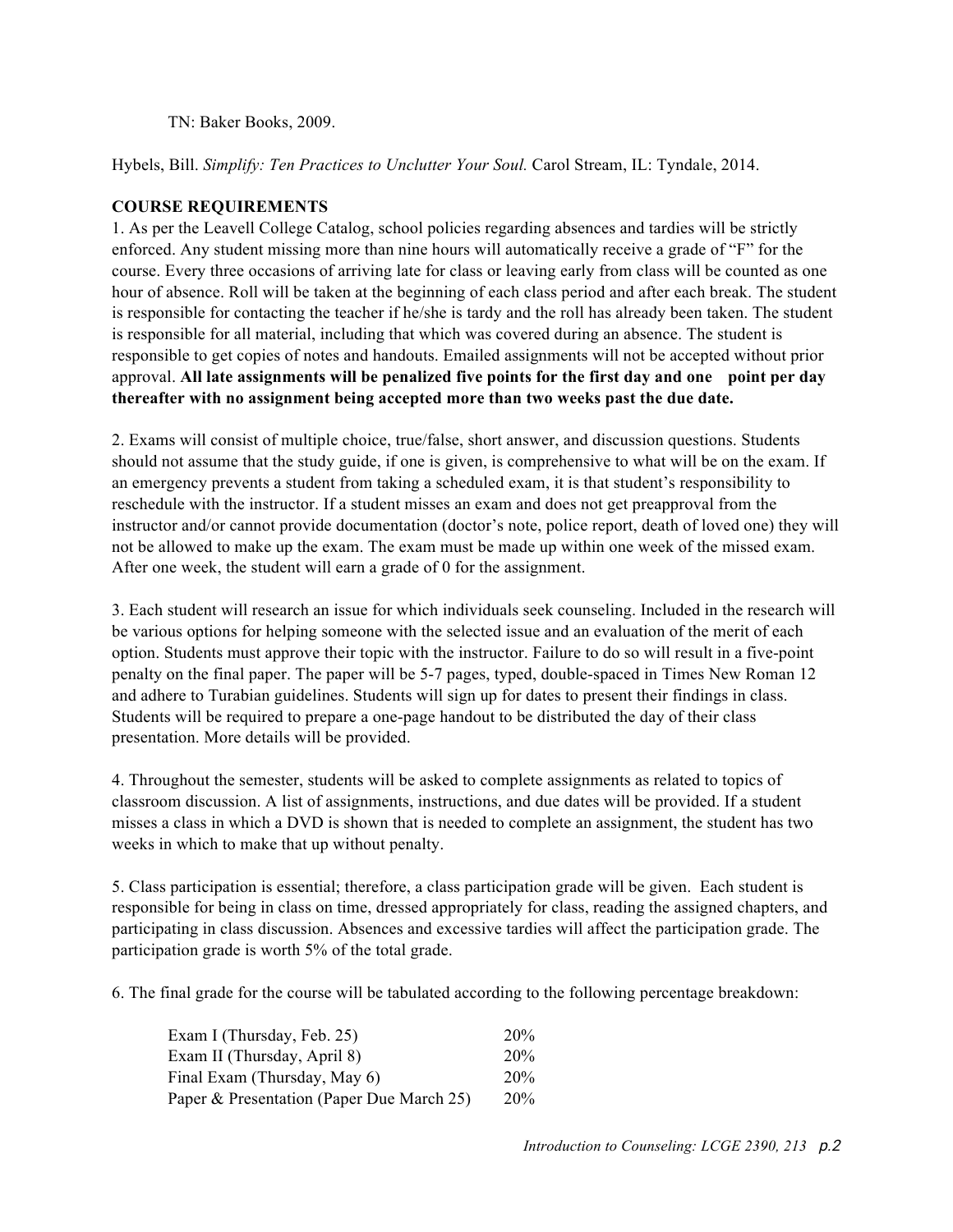| Participation      | $5\%$   |
|--------------------|---------|
| Homework/Exercises | 15%     |
|                    | $100\%$ |

# **GRADING SCALE**

- A: 93 100
- B: 85 92
- C: 77 84
- D:  $70 76$
- F: below 70

# **COURSE OUTLINE**

All topics and dates (except the final exam) are subject to change. Note: Readings should be completed prior to coming to class.

| Week           | Date       | Topic                                                                                                              | Reading                         | Assignment                                                                               |
|----------------|------------|--------------------------------------------------------------------------------------------------------------------|---------------------------------|------------------------------------------------------------------------------------------|
| 1              | Jan.<br>21 | Introduction / Syllabus<br>The Counseling Profession<br>The Goals & Process of<br>Counseling                       | Chapters 1, 2,<br>5             |                                                                                          |
| $\overline{2}$ | Jan.<br>28 | Ethical Issues in<br>Counseling/The Ministry of<br>Referral<br><b>Multicultural Issues</b><br>Boundaries/Self-Care | Chapters 6, 7,<br>42            |                                                                                          |
| $\overline{3}$ | Feb. 4     | Darkness to Light<br>Child Abuse/Neglect<br><b>Mandatory Reporting</b>                                             | Chapter 22                      | <b>Questions for Self-Exploration</b><br><b>Due</b>                                      |
| $\overline{4}$ | Feb.<br>11 | Suicidality /Self-Harm<br>Developmental Issues, I                                                                  | Chapter 38<br>Chapter 13-<br>14 | <b>Suicide Survivor DVD/Observer</b><br><b>Record</b><br><b>Research Paper Topic Due</b> |
| 5              | Feb.<br>18 | Developmental Issues, II<br><b>Asking Good Questions</b>                                                           | Chapters 15-<br>17              | <b>Asking Good Questions Observer</b><br><b>Record</b>                                   |
| 6              | Feb.<br>25 | Exam 1                                                                                                             |                                 | Exam 1                                                                                   |
| $\overline{7}$ | Mar 4      | Depression and Anxiety<br>Grief                                                                                    | Chapters 8-9,<br>25             | <b>Grief Counseling DVD/Observer</b><br><b>Record</b>                                    |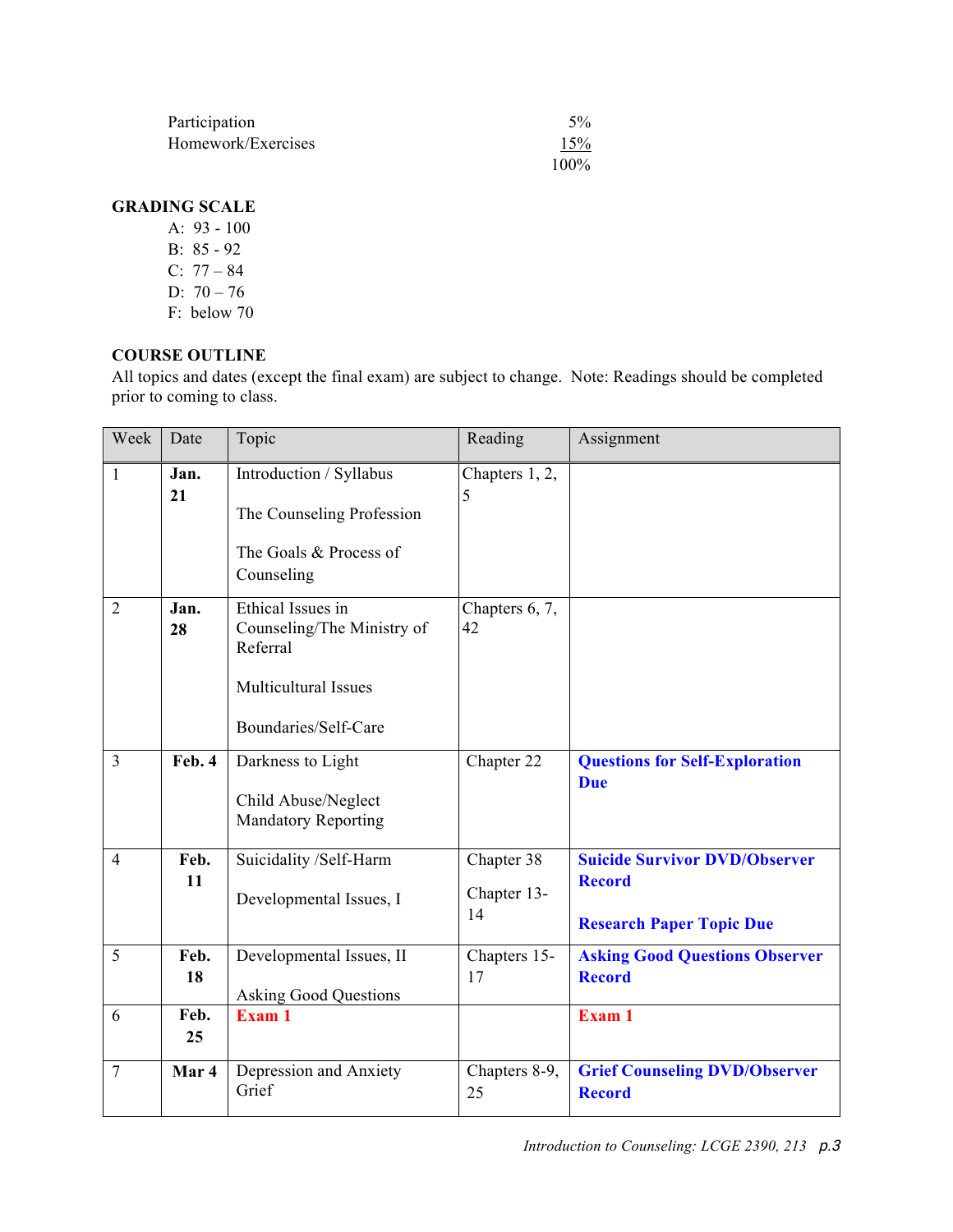| Week | Date                    | Topic                                                                                                | Reading                   | Assignment                         |
|------|-------------------------|------------------------------------------------------------------------------------------------------|---------------------------|------------------------------------|
| 8    | Mar<br>11               | Anger<br>Guilt & Forgiveness                                                                         | Chapters 10,<br>11        |                                    |
| 9    | <b>March</b><br>$15-19$ | Spring Break-No Class                                                                                |                           |                                    |
| 10   | Mar<br>25               | Inferiority & Self-Esteem<br>Perfectionism/Obsessive<br>Compulsive Disorder                          | Chapter 23                | <b>Research Paper Due</b>          |
| 11   | April<br>1              | <b>Sex</b><br>Substance abuse & addiction                                                            | Chapters 19-<br>20, 34-35 |                                    |
| 12   | Apr 8                   | Exam 2                                                                                               |                           | Exam 2                             |
| 13   | Apr<br>15               | Understanding the Family                                                                             | Chapters 28-<br>32        |                                    |
| 14   | Apr<br>22               | Psychoanalytic Therapy<br><b>Behavioral Therapy</b><br>Cognitive Therapy<br>Solution-Focused Therapy |                           |                                    |
| 15   | <b>April</b><br>29      | Conclusion/Wrap Up                                                                                   |                           | <b>Personal Code of Ethics Due</b> |
| 16   | May 6                   | <b>Final Exam</b>                                                                                    |                           | <b>Final Exam</b>                  |

### **ADDITIONAL COURSE INFORMATION**

- **1.** *Attendance Policy*: Leavell College follows the attendance policy as stated in the Leavell College catalog.
- 2. *Policy for Late Submissions:* All late assignments will be penalized five points for the first day and one point per day thereafter, with no assignments being accepted more than one week past the due date.
- 3. *Plagiarism Policy:* A high standard of personal integrity is expected of all Leavell College students. Copying another person's work, submitting downloaded material without proper references, submitting material without properly citing the source, submitting the same material for credit in more than one course, and committing other such forms of dishonesty are strictly forbidden. *Although anything cited in three sources is considered public domain, we*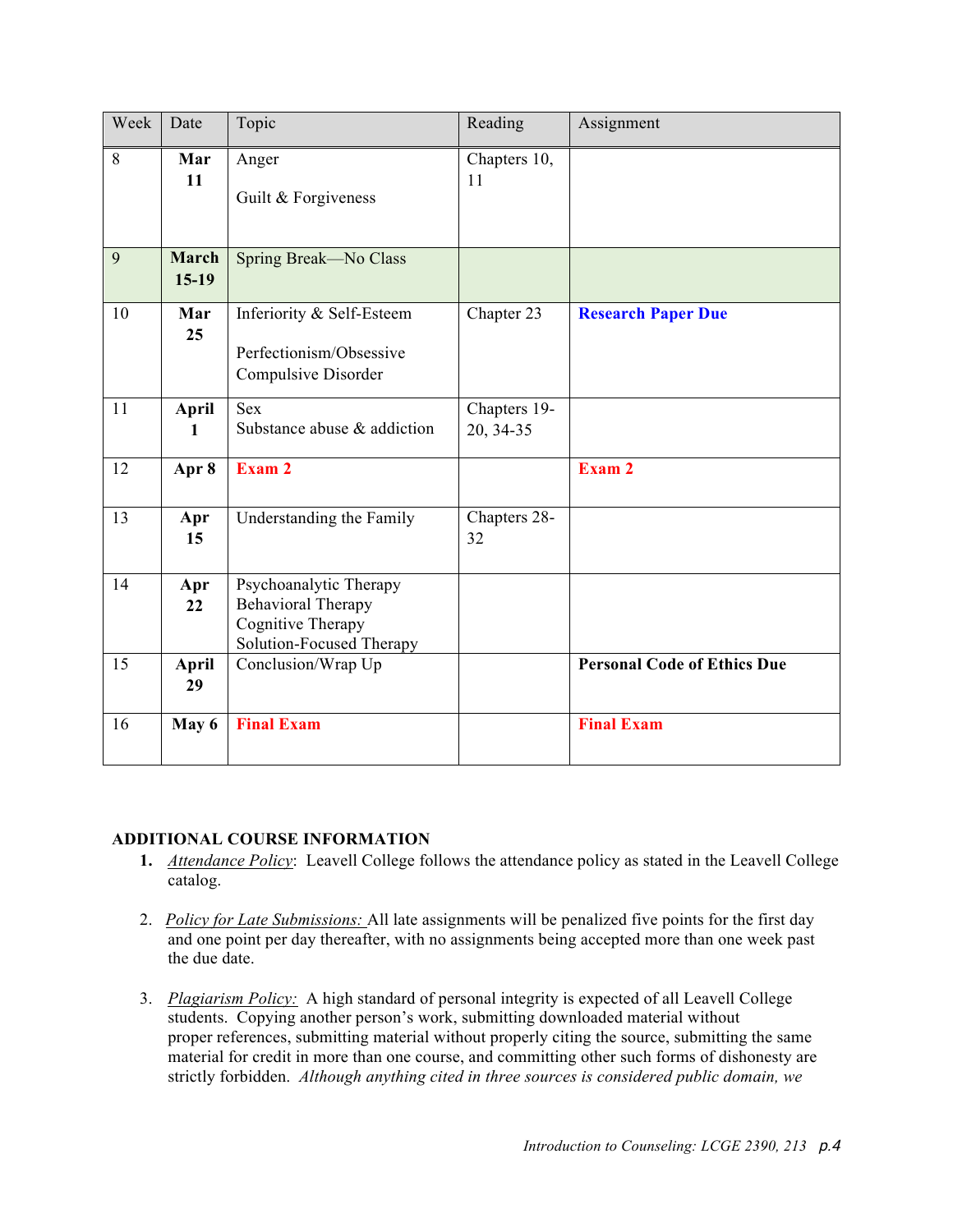*require that all sources be cited*. Any infraction may result in failing the assignment and the course. Any infraction will be reported to the Dean of Leavell College for further action.

- 4. *Classroom and Online Decorum*: Each student is expected to demonstrate appropriate Christian behavior. The student is expected to interact with other students in a fashion that will promote learning and respect for the opinions of the others in the course. A spirit of Christian charity is expected at all times. Electronic devices should be used only for classroom purposes as indicated by the professor.
- 5. *Special Needs:* If you need accommodations for a disability, please set up a meeting with the professor for consideration of any modifications you may need.
- 6. *Emergency Plan*: In the event the NOBTS schedule is impacted due to a natural event, go to the seminary's website for pertinent information. Class will continue as scheduled through the Blackboard site. Please note announcements and assignments on the course's Blackboard site.
- 7. *Technical Assistance*: For general NOBTS technical help, go to www.NOBTS.edu/itc/

#### **SELECTED BIBLIOGRAPHY**

Adler, Alfred. *Individual Psychology.* Totowa, NJ: Rowman and Allanheld, 1973.

- Beavers, Robert W., and Robert B. Hampson. *Successful Families: Assessment and Intervention.* New York: Norton, 1990.
- Corey, Gerald, M.S. Corey, and Poleck Cullman. *Issues and Ethics in the Helping Professions* 6th ed. Pacific Grove, CA: Brooks/Cole, 2002.
- Ecker, Bruce, and Laurel Hulley. *Depth-Oriented Brief Therapy.* San Francisco: Jossey-Bass, 1996.
- Freud, Sigmund. *Introductory lectures on Psychoanalysis.* NY: Simon & Schuster, 1984.
- Huber, Charles H. *Ethical, legal and Professional Issues in the Practice of Marriage and Family Therapy.* 3rd ed. Columbus: Merrill Publishing Co., 2000.
- Jung, Carl G. *Memories, Dreams, Reflections.* NY: Vintage Books, 1965.
- Kellemen, Robert. *God's Healing for Life's Losses: How to Find Hope When You're Hurting.* Winona Lake, IN: BMH Books, 2010.
- Kirwan, William T. *Biblical Concepts for Christian Counseling: A Case for Integrating Psychology and Theology.* Grand Rapids, MI: Baker Book House, 1984.
- McMinn, Mark R., and Timothy Phillips, eds. *Care for the Soul.* Downers Grove, IL: Intervarsity, 2001.